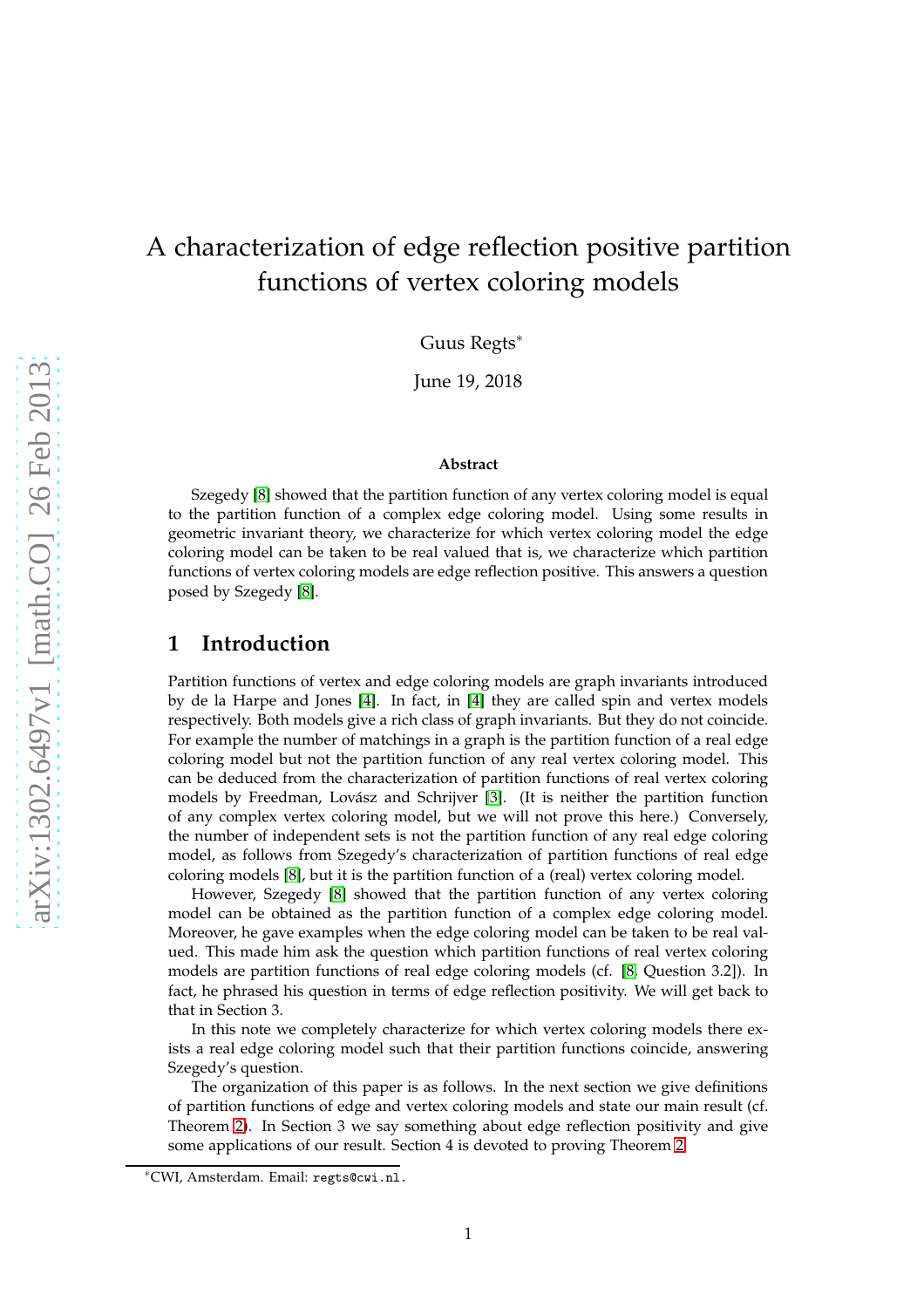### **2 Partition functions of edge and vertex coloring models**

We give the definitions of edge and vertex coloring models and their partition functions. After that we describe Szegedy's result how to obtain a complex edge coloring model from a vertex coloring model such that their partition functions are the same. (The existence also follows from the characterization of partition functions of complex edge coloring models given in [\[1\]](#page-7-3), but Szegedy gives a direct way to construct the edge coloring model from the vertex coloring model.) And finally we will state our main result saying which partition functions of vertex coloring models are partition function of real edge coloring models.

Let G be the set of all graphs, allowing multiple edges and loops. Let **C** denote the set of complex numbers and let **R** denote the set of real numbers. If *V* is a vector space we write  $\bar{V}^*$  for its dual space, but by  $\mathbb{C}^*$  we mean  $\mathbb{C} \setminus \{0\}$ . For a matrix *U* we denote by  $U^*$  its conjugate transpose and by  $U^T$  its transpose.

Let **F** be a field. An **F**-valued *graph invariant* is a map  $p : \mathcal{G} \to \mathbb{F}$  which takes the same values on isomorphic graphs.

Throughout this paper we set  $\mathbb{N} = \{1, 2, \ldots\}$  and for  $n \in \mathbb{N}$ ,  $[n]$  denotes the set  $\{1, \ldots, n\}$ . We will now introduce partition functions of vertex and edge coloring models.

Let  $a \in (\mathbb{C}^*)^n$  and let  $B \in \mathbb{C}^{n \times n}$  be a symmetric matrix. Following de la Harpe and Jones [\[4\]](#page-7-1) we call the pair (*a*, *B*) an *n-color vertex coloring model*. If moreover, *a* is positive and *B* is real, then we call (*a*, *B*) a *real n-color vertex coloring model*. When talking about a vertex coloring model, we will sometimes omit the number of colors. The *partition function* of an *n*-color vertex coloring model (*a*, *B*) is the graph invariant  $p_{a,B}: \mathcal{G} \to \mathbb{C}$ defined by

$$
p_{a,B}(H) := \sum_{\phi: V(H) \to [n]} \prod_{v \in V(H)} a_{\phi(v)} \cdot \prod_{uv \in E(H)} B_{\phi(u), \phi(v)} \tag{1}
$$

for  $H \in \mathcal{G}$ .

We can view  $p_{a,B}$  in terms of weighted homomorphisms. Let  $G(a, B)$  be the complete graph on *n* vertices (including loops) with vertex weights given by *a* and edge weights given by *B*. Then  $p_{a,B}(H)$  can be viewed as counting the number of weighted homomorphisms of *H* into  $G(a, B)$ . In this context  $p_{a,B}$  is often denoted by hom $(\cdot, G(a, B))$ . The vertex coloring model can also be seen as a statistical mechanics model where vertices serve as particles, edges as interactions between particles, and colors as states or energy levels.

Let for a field **F**,

$$
R(\mathbb{F}) := \mathbb{F}[x_1, \dots, x_k]
$$
 (2)

denote the polynomial ring in *k* variables. We will only consider  $\mathbb{F} = \mathbb{R}$  and  $\mathbb{F} = \mathbb{C}$ . Note that there is a one-to-one correspondence between linear functions  $h : R(\mathbb{F}) \to \mathbb{F}$ and maps  $h: \mathbb{N}^k \to \mathbb{F}$ ;  $\alpha \in \mathbb{N}^k$  corresponds to the monomial  $x^{\alpha} := x_1^{\alpha_1} \cdots x_k^{\alpha_k} \in R(\mathbb{F})$ and the monomials form a basis for *R*(**F**). Following de la Harpe and Jones [\[4\]](#page-7-1) we call any *h* ∈ *R*(**C**) <sup>∗</sup> a *k-color edge coloring model*. Any *h* ∈ *R*(**R**) ∗ is called a *real k-color edge coloring model*. When talking about an edge coloring model, we will sometimes omit the number of colors. The *partition function* of a *k*-color edge coloring model *h* is the graph invariant  $p_h: \mathcal{G} \to \mathbb{C}$  defined by

$$
p_h(G) = \sum_{\phi: E(G) \to [k]} \prod_{v \in V(G)} h\left(\prod_{e \in \delta(v)} x_{\phi(e)}\right),\tag{3}
$$

for  $G \in \mathcal{G}$ . Here  $\delta(v)$  is the multiset of edges incident with *v*. Note that, by convention, a loop is counted twice.

The edge coloring model can be considered as a statistical mechanics model, where edges serve as particles, vertices as interactions between particles, and colors as states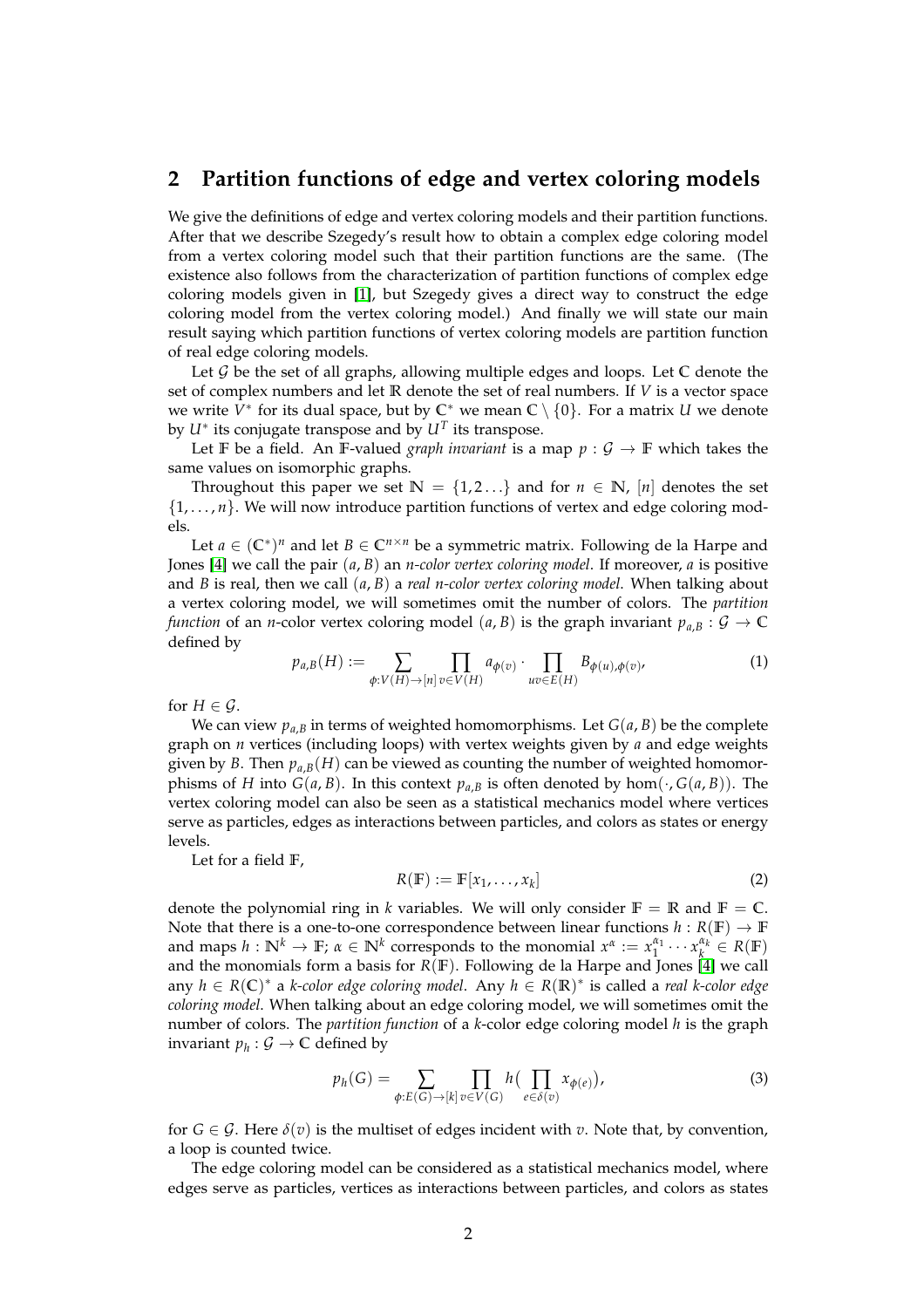or energy levels. Moreover, partition functions of edge coloring models generalize the number of proper line graph colorings.

We will now describe a result of Szegedy [\[8\]](#page-7-0) (see also [\[9\]](#page-7-4)) showing that partition functions of vertex coloring models are partition functions of edge coloring models.

Let  $(a, B)$  be an *n*-color vertex coloring model. As *B* is symmetric we can write *B* = *U*<sup>*T*</sup>*U* for some *k* × *n* (complex) matrix *U*, for some *k*. Let  $u_1, \ldots, u_n \in \mathbb{C}^k$  be the columns of *U*. Define the edge coloring model *h* by  $h := \sum_{i=1}^{n} a_i ev_{u_i}$ , where for  $u \in \mathbb{C}^k$ ,  $ev_u \in R(\mathbb{C})^*$  is the linear map defined by  $p \mapsto p(u)$  for  $p \in R(\mathbb{C})$ .

<span id="page-2-2"></span>**Lemma 1** (Szegedy [\[8\]](#page-7-0)). Let  $(a, B)$  and h be as above. Then  $p_{a,B} = p_h$ .

Although the proof is not difficult we will give it for completeness.

*Proof.* Let  $G = (V, E) \in \mathcal{G}$ . Then  $p_h(G)$  is equal to

<span id="page-2-1"></span>
$$
\sum_{\phi:E\to[k]} \prod_{v\in V} h\left(\prod_{e\in\delta(v)} x_{\phi(e)}\right) = \sum_{\phi:E\to[k]} \prod_{v\in V} \left(\sum_{i=1}^n a_i \prod_{e\in\delta(v)} u_i(\phi(e))\right)
$$
\n
$$
= \sum_{\phi:E\to[k]} \sum_{\psi:V\to[n]} \prod_{v\in V} (a_{\psi(v)} \prod_{e\in\delta(v)} u_{\psi(v)}(\phi(e)))
$$
\n
$$
= \sum_{\psi:V\to[n]} \prod_{v\in V} a_{\psi(v)} \cdot \sum_{\phi:E\to[k]} \prod_{v\in V} \prod_{e\in\delta(v)} u_{\psi(v)}(\phi(e))
$$
\n
$$
= \sum_{\psi:V\to[n]} \prod_{v\in V} a_{\psi(v)} \cdot \sum_{\phi:E\to[k]} \prod_{v\in E} u_{\psi(v)}(\phi(vw)) u_{\psi(w)}(\phi(vw))
$$
\n
$$
= \sum_{\psi:V\to[n]} \prod_{v\in V} a_{\psi(v)} \cdot \prod_{v\in E} \sum_{i=1}^k u_{\psi(v)}(i) u_{\psi(w)}(i) = \sum_{\psi:V\to[n]} \prod_{v\in V} a_{\psi(v)} \cdot \prod_{vw\in E} B_{\psi(v),\psi(w)}.
$$
\n(4)

By definition, the last line of [\(4\)](#page-2-1) is equal to  $p_{a,B}(G)$ . This completes the proof.

 $\Box$ 

Note that the proof of Lemma [1](#page-2-2) also shows that if  $h \in R(\mathbb{C})^*$  is given by  $h =$  $\sum_{i=1}^{n} a_i$ ev<sub>*u<sub>i</sub>*</sub> for certain  $a \in (\mathbb{C}^*)^n$  and  $u_1, \ldots, u_n \in \mathbb{C}^k$ , then  $p_h$  can be realized as the partition function of an *n*-color vertex coloring model. Namely take  $a = (a_1, \ldots, a_n)$ and  $B = U^T U$  where *U* is the matrix with columns the  $u_i$ .

Let  $(a, B)$  be an *n*-color vertex coloring model. We say that  $i, j \in [n]$  are *twins of*  $(a, B)$ if  $i \neq j$  and the *i*th row of *B* is equal to the *j*th row of *B*. If  $(a, B)$  has no twins we call the model *twin free*. Suppose now  $i, j \in [n]$  are twins of  $(a, B)$ . If  $a_i + a_j \neq 0$ , let *B*<sup>*'*</sup> be the matrix obtained from *B* by removing row and column *i* and let *a'* be the vector obtained from *a* by setting  $a'_j := a_i + a_j$  and then removing the *i*th entry from it. In case  $a_i + a_j = 0$ , we remove the *i*th and the *j*th row and column from *B* to obtain *B*<sup>'</sup> and we remove the *i*th and the *j*th entry from *a* to obtain *a'*. Then  $p_{a',B'} = p_{a,B}$ . So for every vertex coloring model with twins, we can construct a vertex coloring model with fewer colors which is twin free and which has the same partition function.

We need a few more definitions to state our main result. For a  $k \times n$  matrix *U* we denote its columns by  $u_1, \ldots, u_n$ . Let, for any  $k$ ,  $(\cdot, \cdot)$  denote the standard bilinear form on  $\mathbb{C}^k$ . We call the matrix *U* nondegenerate if the span of  $u_1, \ldots, u_n$  is nondegenerate with respect to  $(\cdot, \cdot)$ . In other words, if  $rk(U^TU) = rk(U)$ . For  $l \in \mathbb{N}$ , let  $O_l(\overline{\mathbb{C}})$  be the complex orthogonal group, i.e.  $O_l(\mathbb{C}) := \{ g \in \mathbb{C}^{l \times l} \mid (gv, gv) = (v, v) \text{ for all } v \in \mathbb{C}^l \}.$ We think of vectors in  $\mathbb{C}^k$  as vectors in  $\mathbb{C}^l$  for any  $l \geq k$ . So in particular,  $O_l(\mathbb{C})$  acts on **C** *k* . We can now state our main result.

<span id="page-2-0"></span>**Theorem 2.** *Let* (*a*, *B*) *be a twin-free n-color vertex coloring model. Let U be a nondegenerate*  $k \times n$  matrix such that  $U<sup>T</sup>U = B$ . Then the following are equivalent:

*(i)*  $p_{a,B} = p_y$  *for some real edge coloring model y,*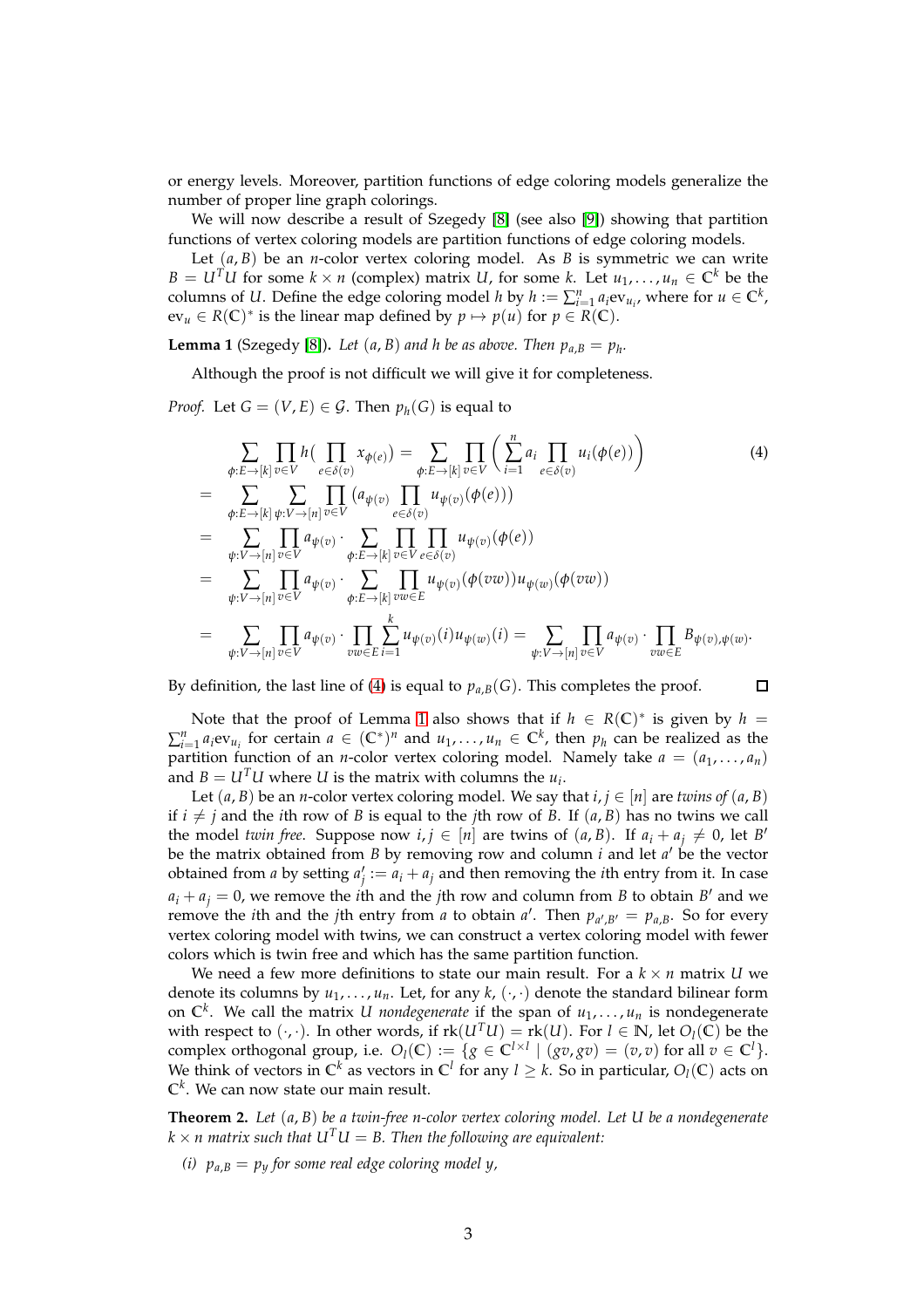- (*ii*) there exists  $l \geq k$ ,  $g \in O_l(\mathbb{C})$  such that the set  $\left\{ \begin{pmatrix} g u_i \\ g_j \end{pmatrix} \right\}$ *ai*  $\bigg\}$  |  $i = 1, \ldots, n$  } is closed under *complex conjugation,*
- (*iii*) there exists  $l \geq k$ ,  $g \in O_l(\mathbb{C})$  such that  $\sum_{i=1}^n a_i e v_{gu_i}$  is real.

*If moreover, UU*<sup>∗</sup> ∈ **R***k*×*<sup>k</sup> , then we can take g equal to the identity in (ii) and (iii).*

Note that for  $h := \sum_{i=1}^{n} a_i ev_{gu_i}$  in the theorem above, we have, by Lemma [1,](#page-2-2)  $p_h =$  $p_{a,B}$ . Moreover, observe that if the set of columns of *gU* are closed under complex conjugation, then  $gU(gU)^*$  is real. So the existence of a nondegenerate matrix *U* such that  $\hat{U}^T U = B$  and  $UU^*$  is real, is a necessary condition for  $p_{a,B}$  to be the partition function of a real edge coloring model.

In case *B* is real, there is an easy way to obtain a  $k \times n$  rank *k* matrix *U*, where  $k = \text{rk}(B)$ , such that  $UU^* \in \mathbb{R}^{k \times k}$  and  $U^T U = B$ , using the spectral decomposition of *B*. So by Theorem [2,](#page-2-0) we get the following characterization of partition functions of real vertex colorings that are partition functions of real edge coloring models. We will state it as a corollary.

<span id="page-3-1"></span>**Corollary 3.** Let  $(a, B)$  be a twin-free real n-color vertex coloring model. Then  $p_{a,B} = p_h$  for *some real edge coloring model h if and only if for each*  $i \in [n]$  *there exists*  $j \in [n]$  *such that* 

**(i)**  $a_i = a_j$ 

**(ii)** *for each eigenvector v of B with eigenvalue*  $\lambda$  :  $\begin{cases} \lambda > 0 & \Rightarrow v_i = v_j, \\ \lambda > 0 & \Rightarrow x_i = v_j. \end{cases}$  $\lambda < 0 \Rightarrow v_i = -v_j.$ 

## **3 Edge reflection positivity**

Szegedy [\[8\]](#page-7-0) characterized which graph invariants are partition functions of real edge coloring models in terms of multiplicativity and edge reflection positivity. To describe this characterization we need some definitions.

Let  $\mathcal{G}' := \mathcal{G} \cup \{O\}$ , where *O* denotes the *circle*, the graph with one edge and no vertices. Note that if *h* is a *k*-color edge coloring model, then  $p_h(O) = k$ . For any *l* ∈ **N**, an *l-fragment* is a graph which has *l* of its vertices labeled 1 up to *l*, each having degree one. These labeled vertices are called the *open ends* of the fragment. An edge connected to an open end is called a *half edge*. Let  $\mathcal{F}_l$  be the collection of all *l*-fragments. We can identify  $\mathcal{F}_0$  with  $\mathcal{G}'$ , the collection of all graphs. Define a gluing operation ∗ : F*<sup>l</sup>* × F*<sup>l</sup>* → G′ as follows: for *F*, *H* ∈ F*<sup>l</sup>* connect the neighbors of identically labeled open ends with an edge and then delete the open ends; the resulting graph is denoted by *F* ∗ *H*. Note that by gluing two half edges, of which both their endpoints are open ends, one creates a circle.

For any graph invariant *p*, let  $M_{p,l}$  be the  $\mathcal{F}_l \times \mathcal{F}_l$  matrix defined by

$$
M_{p,l}(F,H) = p(F \ast H),\tag{5}
$$

for  $F, H \in \mathcal{F}_l$ . This matrix is called the *l*-th edge connection matrix of  $p$ . Graph invariants which satisfy  $p(F * G) = p(F)p(G)$  for all  $F, G \in \mathcal{F}_0$  and  $p(\emptyset) = 1$ , are called *multiplicative* and graph invariants for which the edge connection matrices are positive semidefinite are called *edge reflection positive*. We can now state Szegedy's characterization of partition functions of real edge coloring models.

<span id="page-3-0"></span>**Theorem 4** (Szegedy [\[8\]](#page-7-0)). Let  $p: \mathcal{G}' \to \mathbb{R}$  be a graph invariant. Then there exists a real edge *coloring model h such that p<sup>h</sup>* = *p if and only if p is multiplicative and edge reflection positive.*

In view of Theorem [4,](#page-3-0) one could consider Corollary [3](#page-3-1) as a characterization of those partition functions of real vertex coloring models that are edge reflection positive. It would be interesting to see whether this has any physical interpretation.

We finish this section by giving a few applications of Theorem [2.](#page-2-0)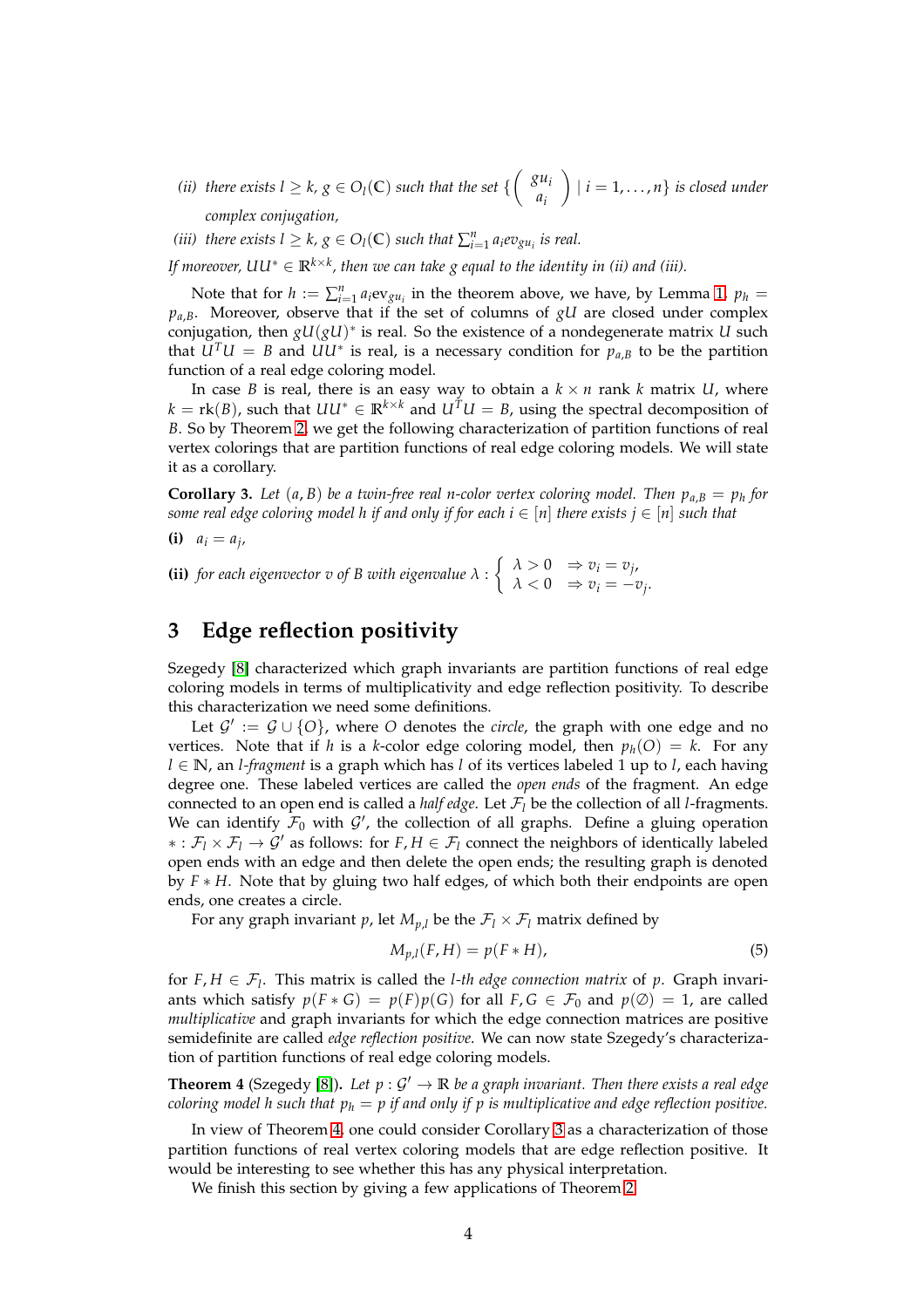**Example 1.** Let *G* be the graph on two nodes  $x_1$  and  $x_2$  with node weights equal to 1; the loop at  $x_1$  has weight 1; the loop at  $x_2$  has weight 0 and the edge  $x_1x_2$  has weight 1. Then hom(*H*, *G*) is equal to the number of independent sets of *H*. Using Theorem [2,](#page-2-0) it is easy to see that the partition function of any real edge coloring model can not be equal to hom( $\cdot$ , *G*). As mentioned in the introduction, this can also be easily seen using Theorem [4.](#page-3-0)

<span id="page-4-0"></span>**Example 2.** For any  $n \in \mathbb{N}$  with  $n \geq 2$  consider  $K_n$ , the complete graph on *n* vertices. Then hom $(H, K_n)$  is equal to the number of proper *n*-colorings of *H*. The corresponding vertex coloring model is  $(1, J - I)$ , where 1 denotes the all-ones vector, *J* the all-ones matrix and *I* the identity matrix. The eigenvalue  $-1$  of  $J - I$  has multiplicity  $n - 1$ . Using that the eigenspace corresponding to -1 is equal to  $1^{\perp}$ , it is easy to see, using Corollary [3,](#page-3-1) that hom $(\cdot, K_n)$  is equal to the partition function of a real edge coloring model if and only if  $n = 2$ . We do not know whether it is easy to deduce this from Theorem [4.](#page-3-0) The fact that for  $n = 2$ , hom $(\cdot, K_n)$  is edge reflection positive was observed by Szegedy [\[8\]](#page-7-0).

In view of Theorem [4,](#page-3-0) Example [2](#page-4-0) shows that for each *n* ≥ 3 there exists *k*, *t* ∈ **N**, *k*-fragments  $F_1,\ldots,F_t$  and  $\lambda \in \mathbb{R}^t$  such that  $\sum_{i,j=1}^t \lambda_i \lambda_j$  hom $(F_i * F_j, K_n) < 0$ . It would be interesting to characterize for which (twin-free) graphs *G* the invariant hom $(\cdot, G)$  is edge reflection positive. By Corollary [3,](#page-3-1) this depends on spectral properties of *G*.

### **4 A proof of Theorem [2](#page-2-0)**

Our proof of Theorem [2](#page-2-0) is based some on fundamental results in geometric invariant theory.

First we need some definitions and conventions. For any l and  $a \in \mathbb{C}^l$  we denote by  $\overline{a}$  the complex conjugate of *a*. For a square matrix *U*, tr(*U*) denotes the *trace* of *U*; the sum of the diagonal elements of  $U$ . Recall that  $O_l(\mathbb{C})$  denotes the complex orthogonal group. The real orthogonal group is the subgroup of  $O_l(\mathbb{C})$  given by all real matrices and is denoted by  $O_l(\mathbb{R})$ . Let  $k < l \in \mathbb{N}$ . We can consider any *k*-color edge coloring model *h* as an *l*-color edge coloring model without changing its partition function on *G*, by setting  $h(\alpha) = 0$  if  $\alpha_i > 0$  for some  $i > k$ .

Next, we develop some framework and ideas from [\[1\]](#page-7-3) (see also [\[2\]](#page-7-5)). For any *l*, define

$$
S := \mathbb{C}[y_{\alpha} \mid \alpha \in \mathbb{N}^{l}], \tag{6}
$$

the polynomial ring in the infinitely many variables *yα*. These variables are in bijective correspondence with the monomials of *R*(**C**) via  $y_\alpha \leftrightarrow x_1^{\alpha_1} \cdots x_l^{\alpha_l}$ . Let  $\mathbb{N}_d^l = {\alpha \in \mathbb{N}^l \mid \alpha_l^l \in \mathbb{N}^l}$  $|a| \le d$ } and let  $S_d \subset S$  be the ring of polynomials in the (finitely many) variables  $y_\alpha$ <sup>*a*</sup> with  $\alpha \in \mathbb{N}_d^l$ . Furthermore, let  $\mathcal{G}_d$  be the set of all graphs of maximum degree at most *d*. Let **C**G be the vector space consisting of (finite) formal **C**-linear combinations of graphs and let  $\pi$  :  $\mathbb{C}\mathcal{G} \to S$  be the linear map defined by

$$
G \mapsto \sum_{\phi:EG \to [l]} \prod_{v \in VG} y_{\phi(\delta(v))},\tag{7}
$$

for any  $G \in \mathcal{G}$ , where we consider the multiset  $\phi(\delta(v))$  as an element of  $\mathbb{N}^l$ . Note that  $\pi(G)(h) = p_h(G)$  for all  $G \in \mathcal{G}$  and  $h \in R(\mathbb{C})^*$ .

The orthogonal group acts on *S* via the bijection between the variables of *S* and the monomials of *R*(**C**). Then, as was shown by Szegedy [\[8\]](#page-7-0) (see also [\[1\]](#page-7-3)), for any *d*,

<span id="page-4-1"></span>
$$
\pi(\mathbb{C}\mathcal{G}_d) = S_d^{\mathcal{O}_l(\mathbb{C})},\tag{8}
$$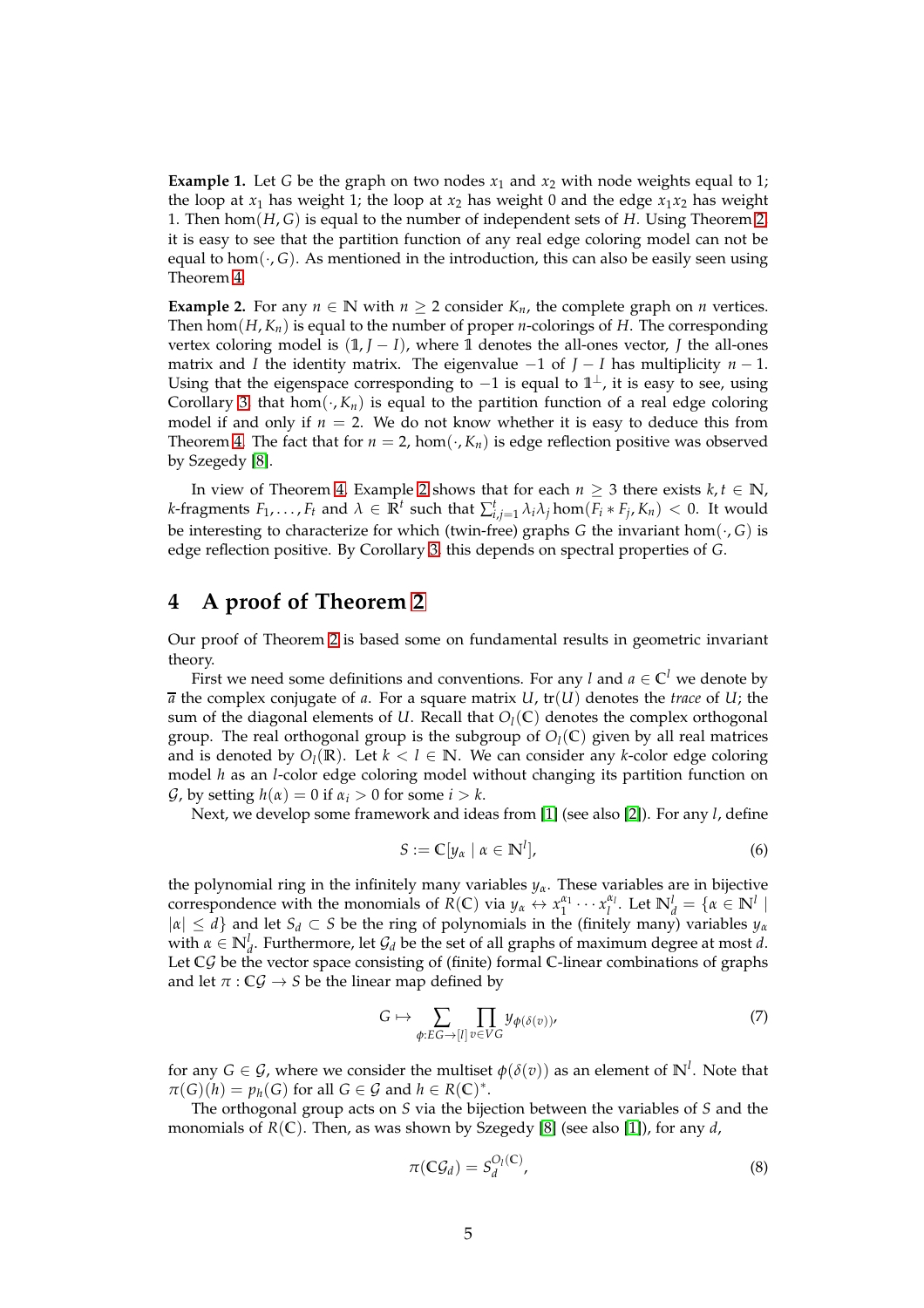where  $S_d^{O_l(\mathbb{C})}$  $O_l(C)$  denotes the subspace of *S<sup>d</sup>* of polynomials that are  $O_l(C)$ -invariant. Note that the action of  $O_l(\mathbb{C})$  on  $R(\mathbb{C})$  induces an action on  $R(\mathbb{C})^*$ , i.e.  $O_l(\mathbb{C})$  acts on edge coloring models. Then [\(8\)](#page-4-1) in particular implies that  $p_{gh} = p_h$  for all  $g \in O_l(\mathbb{C})$  and all  $h \in R(\overline{\mathbb{C}})^*$ .

Now fix an *l*-color edge coloring model *h*. Let, for any *d*,

$$
Y_d := \{ y \in \mathbb{C}^{N_d^l} \mid \pi(G)(y) = p_h(G) \text{ for all } G \in \mathcal{G}_d \}. \tag{9}
$$

Then  $Y_d$  is a fiber of the quotient map  $\mathbb{C}^{N_d^l} \to \mathbb{C}^{N_d^l} / / O_l(\mathbb{C})$ . In particular,  $Y_d$  contains a unique closed orbit *C<sup>d</sup>* (cf. [\[5,](#page-7-6) Section 8.3] or [\[7,](#page-7-7) Satz 3, page 101]).

Let  $\mathrm{pr}_d : \mathbb{C}^{\mathbb{N}^l} \to \mathbb{C}^{\mathbb{N}^l_d}$  be the projection sending  $y$  to  $y_d := y|_{\mathbb{C}^{\mathbb{N}^l_d}}$ . We also write  $\mathrm{pr}_d$ for the restriction of  $pr_d$  to  $\mathbb{C}^{N_{d'}}$ , for any  $d' \geq d$ . Note that  $pr_d(Y_{d'}) \subseteq Y_d$  for  $d' \geq d$ , as  $\mathcal{G}_d \subseteq \mathcal{G}_{d'}.$ 

The following lemma is based on results from [\[2\]](#page-7-5).

<span id="page-5-1"></span>**Lemma 5.** Let  $h := \sum_{i=1}^n a_i ev_{u_i} \in R(\mathbb{C})^*$ , with  $a \in (\mathbb{C}^*)^n$  and distinct  $u_1, \ldots, u_n \in \mathbb{C}^k$ . *Suppose the bilinear form restricted to the span of the u<sup>i</sup> is nondegenerate. If y is a real l-color edge coloring model such that*  $p_h(G) = p_y(G)$  *for all*  $G \in \mathcal{G}$ *, then there exists*  $g \in O_l(\mathbb{C})$  *such that*  $gh = y$ .

*Proof.* We may assume that  $l \geq k$ . Recall that in case  $l > k$  we add colors to *h*. This is done by appending the *u<sup>i</sup>* 's with zero's. Note that the bilinear form restricted to the span of the  $u_i$  remains nondegenerate. Then, by [\[2,](#page-7-5) Theorem 5], for each  $d \geq 3n$ ,  $h_d \in C_d$ . Now since *y* is real valued, a result of Kempf and Ness [\[6,](#page-7-8) Theorem 0.2] implies that  $y_d \in C_d$ , for every *d*. We now claim that this implies that there exists  $g \in O_l(\mathbb{C})$ such that  $gh = y$ .

Indeed, define, for any *d*, the stabilizer of  $y_d$  by

Stab
$$
(y_d) := \{ g \in O_l(\mathbb{C}) \mid gy_d = y_d \}.
$$
 (10)

Then Stab $(y_d)$  =  $\bigcap_{d' \leq d}$ Stab $(y_{d'})$ . Since  $O_l(\mathbb{C})$  is Noetherian there exists  $d_1 \geq 3n$ such that  $\text{Stab}(y_{d_1}) = \bigcap_{d \in \mathbb{N}} \text{Stab}(y_d)$ . Now since we have a canonical bijection from  $O_l(\mathbb{C})$  / Stab $(y_d)$  to  $C_d$ , this implies that for any  $d \geq d_1$ , if  $g \in O_l(\mathbb{C})$  is such that  $gy_d = h_d$ , then also  $gy = h$ . This proves the lemma.  $\Box$ 

Let  $W \in \mathbb{C}^{l \times n}$  be any matrix and consider the function  $f_W : O_l(\mathbb{C}) \to \mathbb{R}$  defined by

$$
g \mapsto \operatorname{tr}(W^*g^*gW) = \operatorname{tr}((gW)^*gW). \tag{11}
$$

This function was introduced by Kempf and Ness [\[6\]](#page-7-8) in the context of connected reductive linear algebraic groups acting on finite dimensional vector spaces. Note that *f<sub>W</sub>* is left-invariant under  $O_l(\mathbb{R})$  and right-invariant under Stab $(W) := \{g \in O_l(\mathbb{C}) \mid \mathbb{R}^d\}$  $gW = W$ }. Let  $e \in O_l(\mathbb{C})$  denote the identity. We are interested in the situation that the infimum of  $f_W$  over  $O_l(\mathbb{C})$  is equal to  $f_W(e)$ .

<span id="page-5-2"></span>**Lemma 6.** *The function f<sup>W</sup> has the following properties:*

- **(i)**  $\inf_{g \in O_l(C)} f_W(g) = f_W(e)$  *if and only if*  $WW^* \in \mathbb{R}^{l \times l}$ ,
- **(ii)** *If*  $WW^* \in \mathbb{R}^{l \times l}$ , then  $f_W(e) = f_W(g)$  *if and only if*  $g \in O_l(\mathbb{R}) \cdot \text{Stab}(W)$ *.*

*Proof.* We start by showing that

<span id="page-5-0"></span>
$$
f_W
$$
 has a critical point at *e* if and only if  $WW^* \in \mathbb{R}^{l \times l}$ . (12)

By definition, a critical point of  $f_W$  is a point *g* such that  $(Df_W)_g(X) = 0$  for all  $X \in$  $T_g(O_l(\mathbb{C}))$ , where  $T_g(O_l(\mathbb{C}))$  is the tangent space of  $O_l(\mathbb{C})$  at *g* and where  $(Df_W)_g$  is the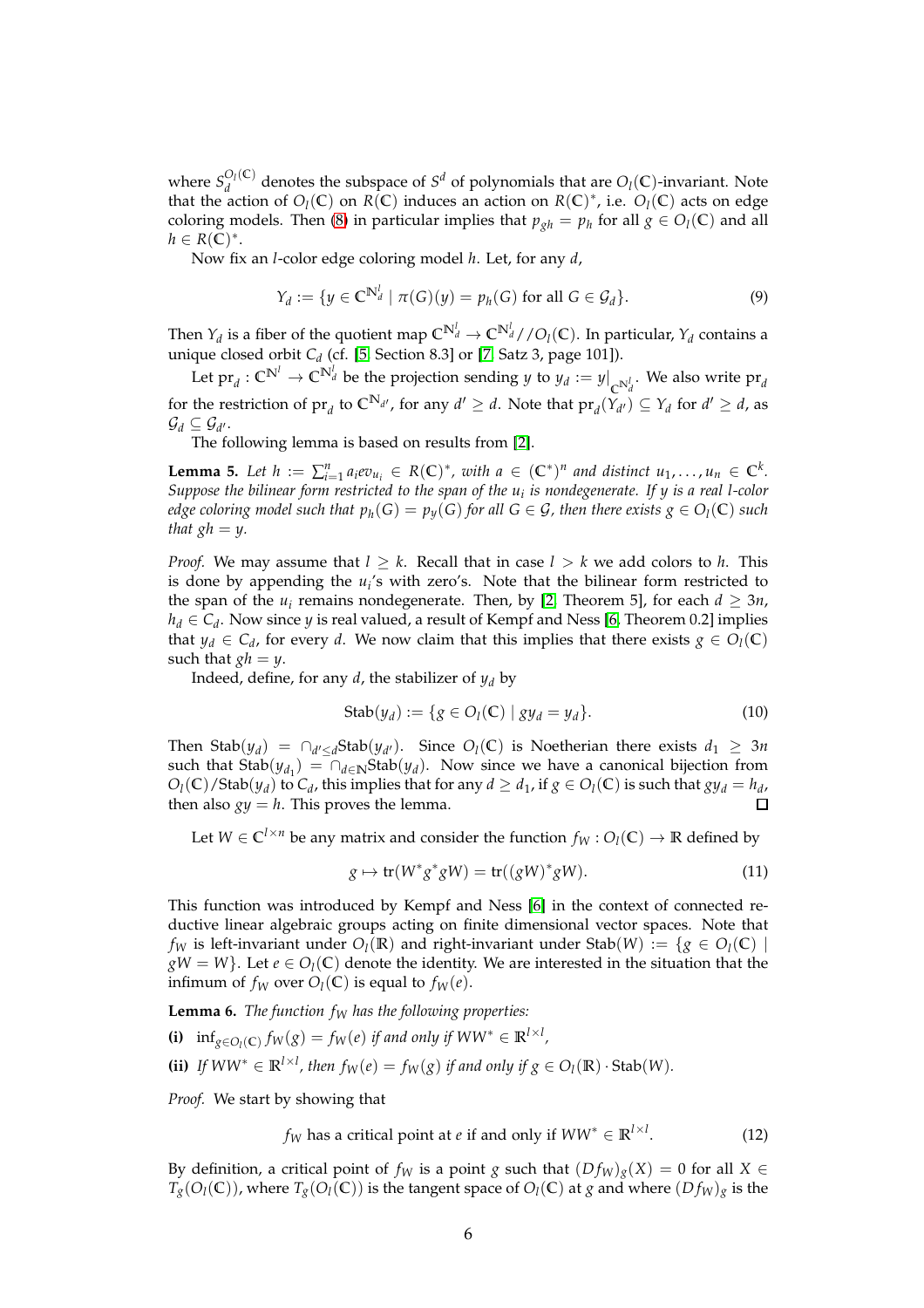derivative of  $f_W$  at  $g$ . It is well known that the tangent space of  $O_l(\mathbb{C})$  at  $e$  is the space of skew-symmetric matrices, i.e.  $T_e(O_l(\mathbb{C})) = \{X \in \mathbb{C}^{l \times l} \mid X^T + X = 0\}$ . It is easy to see that the derivative of  $f_W$  at *e* is the R-linear map  $(Df_W)_e \in \text{Hom}_{\mathbb{R}}(\mathbb{C}^{l \times l}, \mathbb{R})$  defined by  $Z \mapsto \text{tr}(W^*(Z + Z^*))W$ . Now let *Z* be skew-symmetric and write  $Z = X + iY$ , with  $X, Y \in \mathbb{R}^{1 \times 1}$ . Note that *Z* is skew-symmetric if and only if both *X* and *Y* are skew-symmetric. Write  $W = V + iT$  with  $V, T \in \mathbb{R}^{l \times l}$ . Then  $(Df_W)_e(Z)$  is equal to

$$
tr((VT - iTT)(X + iY + XT - iYT)(V + iT))
$$
  
= 2tr((V<sup>T</sup> - iT<sup>T</sup>)iY(V + iT))  
= 2tr(T<sup>T</sup>YV) - 2tr(V<sup>T</sup>YT) = 4tr(T<sup>T</sup>YV), (13)

where we use that *X* and *Y* are skew symmetric, and standard properties of the trace. So  $Df_e(Z) = 0$  for all skew symmetric *Y* if and only if  $T^T V = V^T T$ . That is, if and only if  $WW^* \in \mathbb{R}^{l \times l}$ . This shows [\(12\)](#page-5-0).

By a result of Kempf and Ness (cf. [\[6,](#page-7-8) Theorem 0.1]) we can now conclude that (i) and (ii) hold. However, we will give an independent and elementary proof.

First the proof of  $(i)$ . Note that  $(12)$  immediately implies that  $f_W$  does not attain a minimum at *e* if *WW*<sup>∗</sup> ∈/ **R***l*×*<sup>l</sup>* . Conversely, suppose *WW*<sup>∗</sup> ∈ **R***l*×*<sup>l</sup>* . Since *WW*<sup>∗</sup> is real and positive semidefinite there exists a real matrix *V* such that  $WW^* = VV^T$ . Now note that, by the cyclic property of the trace,  $f_W(g) = \text{tr}(g^*gWW^*)$ . So we have  $f_W = f_V$ . Let *I* denote the identity matrix. Take any  $g = X + iY \in O_l(\mathbb{C})$ , where  $X, Y \in \mathbb{R}^{l \times l}$ . Using that  $X^T X - Y^T Y = I$ , and the fact that  $f_W$  is real valued, we find that

<span id="page-6-0"></span>
$$
f_W(g) = \text{tr}((X^T X + Y^T Y) V V^T) = \text{tr}(V V^T) + 2 \text{tr}(Y^T Y V V^T) \ge \text{tr}(V V^T) = f_W(e). \tag{14}
$$

This proves (i).

Next, suppose that  $f_W(g) = f_W(e)$  for some  $g \in O_l(\mathbb{C})$ . Again, since  $WW^*$  is real and positive semidefinite there exists a real matrix *V* such that  $WW^* = VV^T$ . Moreover, the span of the columns of *V* is equal to the span of the columns of *W*. This implies that  $\text{Stab}(V) = \text{Stab}(W)$ . Now write  $g = X + iY$ , with  $X, Y \in \mathbb{R}^{1 \times l}$ . As, by [\(14\)](#page-6-0),  $f_W(g) = f_W(e)$  if and only if  $YY = 0$ , it follows that  $gV = XV + iYV = XV$  is a real matrix. Let  $v_1, \ldots, v_n$  be the columns of *V*. Then, since by definition of the orhogonal group,  $(gv_i, gv_j) = (v_i, v_j)$  for all *i*, *j*, and since the  $gv_i$  are real, there exists  $g_1 \in O_l(\mathbb{R})$ such that  $g_1 g V = V$ . This implies that  $g \in O_l(\mathbb{R})$  · Stab(*V*). This finishes the proof of (ii).  $\Box$ 

The next lemma will be usefull to prove Theorem [2.](#page-2-0)

<span id="page-6-1"></span>**Lemma 7.** Let  $u_1, \ldots, u_n \in \mathbb{C}^k$  be distinct vectors, let  $a \in (\mathbb{C}^*)^n$  and let  $h := \sum_{i=1}^n a_i \varepsilon v_{u_i}$ . Then *h* is a real edge coloring model if and only if the set  $\left\{ \begin{array}{c} u_i \\ u_j \end{array} \right\}$ *ai*  $\bigg\}$  | *i* = 1, ..., *n* } *is closed under complex conjugation.*

*Proof.* Suppose first that the set  $\left\{ \begin{pmatrix} u_i \\ u_j \end{pmatrix} \right\}$ *ai*  $\left\{ \begin{array}{l} i = 1, \ldots, n \end{array} \right\}$  is closed under complex conjugation. Then for  $p \in R(\mathbb{R})$ ,  $h(p) = \sum_{i=1}^{n} a_i p(u_i) = \sum_{i=1}^{n} \overline{a_i p(u_i)} = \overline{h(p)}$ . Hence,  $h(p) \in \mathbb{R}$ . So *h* is real valued.

Now the 'only if' part. By possibly adding some vectors to  $\{u_1, \ldots, u_n\}$  and extending the vector *a* with zero's, we may assume that  $\{u_1, \ldots, u_n\}$  is closed under complex conjugation. We must show that  $u_i = \overline{u_j}$  implies  $a_i = \overline{a_j}$ . We may assume that  $u_1 = \overline{u_2}$ . Using Lagrange interpolating polynomials we find  $p \in R(\mathbb{C})$  such that  $p(u_j) = 1$  if  $j = 1, 2$  and 0 else. Let  $p^j := 1/2(p + \overline{p})$ . Then  $p' \in R(\mathbb{R})$  and consequently,  $h(p') = \sum_{i=1}^{n} a_i p(u_i) = a_1 + a_2 \in \mathbb{R}$ . Similarly, there exists  $q \in R(\mathbb{C})$  such that  $q(u_1) = i$ , *q*(*u*<sub>2</sub>) = −i and *q*(*u<sub>j</sub>*) = 0 if *j* > 2. Setting *q*<sup> $\prime$ </sup> := 1/2(*q* + *q*̃) and applying *h* to it, we